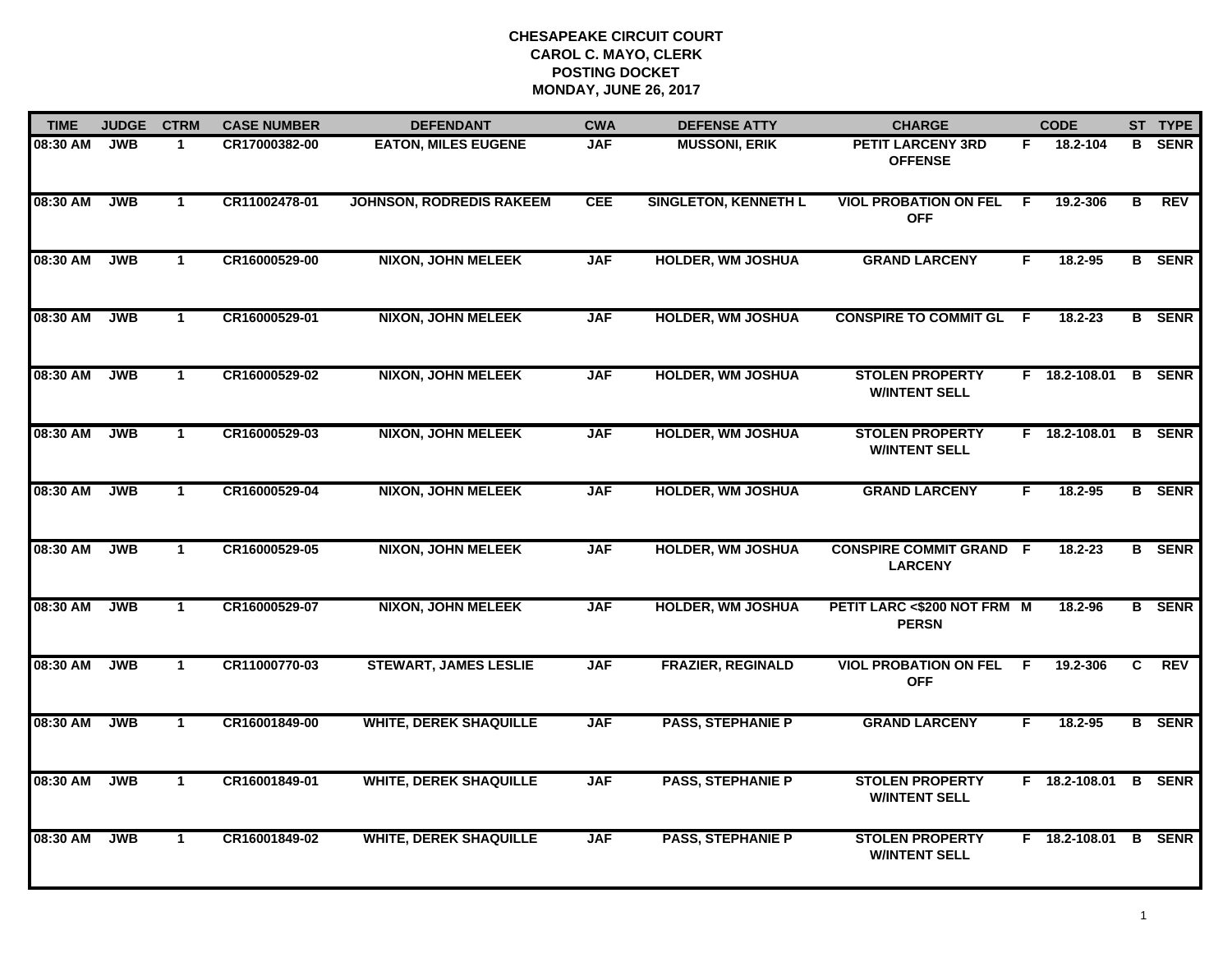| <b>TIME</b> | <b>JUDGE</b> | <b>CTRM</b>  | <b>CASE NUMBER</b> | <b>DEFENDANT</b>                                | <b>CWA</b> | <b>DEFENSE ATTY</b>      | <b>CHARGE</b>                                   |    | <b>CODE</b>   |                | ST TYPE       |
|-------------|--------------|--------------|--------------------|-------------------------------------------------|------------|--------------------------|-------------------------------------------------|----|---------------|----------------|---------------|
| 08:30 AM    | <b>JWB</b>   | $\mathbf{1}$ | CR16001849-03      | <b>WHITE, DEREK SHAQUILLE</b>                   | <b>JAF</b> | <b>PASS, STEPHANIE P</b> | <b>GRAND LARCENY</b>                            | F. | 18.2-95       |                | <b>B</b> SENR |
| 08:30 AM    | <b>JWB</b>   | $\mathbf{1}$ | CR16001849-04      | <b>WHITE, DEREK SHAQUILLE</b>                   | <b>JAF</b> | <b>PASS, STEPHANIE P</b> | <b>GRAND LARCENY</b>                            | F  | 18.2-95       |                | <b>B</b> SENR |
| 08:30 AM    | <b>JWB</b>   | $\mathbf{1}$ | CR16001849-05      | <b>WHITE, DEREK SHAQUILLE</b>                   | <b>JAF</b> | <b>PASS, STEPHANIE P</b> | <b>STOLEN PROPERTY</b><br><b>W/INTENT SELL</b>  |    | F 18.2-108.01 |                | <b>B</b> SENR |
| 08:30 AM    | <b>JWB</b>   | $\mathbf{1}$ | CR16001777-00      | <b>WILLIAMSON, RUFUS CARL</b>                   | <b>JAF</b> | <b>MUSSONI, ERIK</b>     | LIC REVOKED HAB OFF, 2+ F<br><b>OFF</b>         |    | B.46.2-357    |                | C SENR        |
| 08:30 AM    | <b>EPG</b>   | $\mathbf{3}$ | CR10001793-05      | <b>FINNERMAN, ROBERT EDWARD</b>                 | <b>AEP</b> | <b>REVELEY, HK; JR</b>   | <b>VIOL PROBATION ON FEL</b><br><b>OFF</b>      | F. | 19.2-306      | $\mathbf{C}$   | <b>REV</b>    |
| 08:30 AM    | <b>EPG</b>   | $\mathbf{3}$ | CR10001793-06      | <b>FINNERMAN, ROBERT EDWARD</b>                 | <b>AEP</b> | REVELEY, H K; JR         | <b>VIOL PROBATION ON FEL</b><br><b>OFF</b>      | -F | 19.2-306      | C              | <b>REV</b>    |
| 08:30 AM    | <b>EPG</b>   | $\mathbf{3}$ | CR16001597-00      | <b>LEWIS, BARRY EUGENE</b>                      | <b>KAM</b> | <b>MUSSONI, ERIK</b>     | <b>PETIT LARCENY: 3RD+</b><br><b>CONVICTION</b> | F. | 18.2-104      | $\overline{B}$ | <b>SENR</b>   |
| 08:30 AM    | <b>EPG</b>   | $3^{\circ}$  | CR17000198-00      | <b>MCINNIS, JEROME JOSEPH</b>                   | <b>BW</b>  | <b>BARLOW, JASON A</b>   | <b>ELUDING POLICE -</b><br><b>ENDANGER</b>      | F. | 46.2-817B     |                | <b>B</b> SENR |
| 08:30 AM    | <b>EPG</b>   | $\mathbf{3}$ | CR17000198-02      | <b>MCINNIS, JEROME JOSEPH</b>                   | <b>BW</b>  | <b>BARLOW, JASON A</b>   | <b>DRIVE W/LIC REVOKED, 3+</b><br><b>IN 10Y</b> | M  | 46.2-301      |                | <b>B</b> SENR |
| 08:30 AM    | <b>EPG</b>   | $\mathbf{3}$ | CR16000356-00      | <b>POPE, ANGELA JONES</b>                       | <b>PLS</b> | Kellam, Mary M.          | <b>ELUDE/DISREGARD POLICE- M</b><br><b>MISD</b> |    | 46.2-817A     |                | C SENR        |
| 08:30 AM    | <b>EPG</b>   | $\mathbf{3}$ | CR16000356-01      | POPE, ANGELA JONES                              | <b>PLS</b> | Kellam, Mary M.          | DWI: 3RD OFF W/IN 5Y                            | F. | 18.2-266      |                | C SENR        |
| 08:30 AM    | <b>EPG</b>   | $\mathbf{3}$ | CR16002167-00      | <b>SATTERFIELD, CHRISTOPHER</b><br><b>BRYAN</b> | <b>BW</b>  |                          | DR AFTER DECLARED H.O. F                        |    | B.46.2-357    | B              | <b>SENR</b>   |
| 08:30 AM    | <b>EPG</b>   | $\mathbf{3}$ | CR17000099-01      | <b>SAWYER, FELICIA MARRIA</b>                   | <b>DJH</b> | Winn, A. Robinson        | <b>POSSESS COCAINE</b>                          | F. | 18.2-250      |                | C SENR        |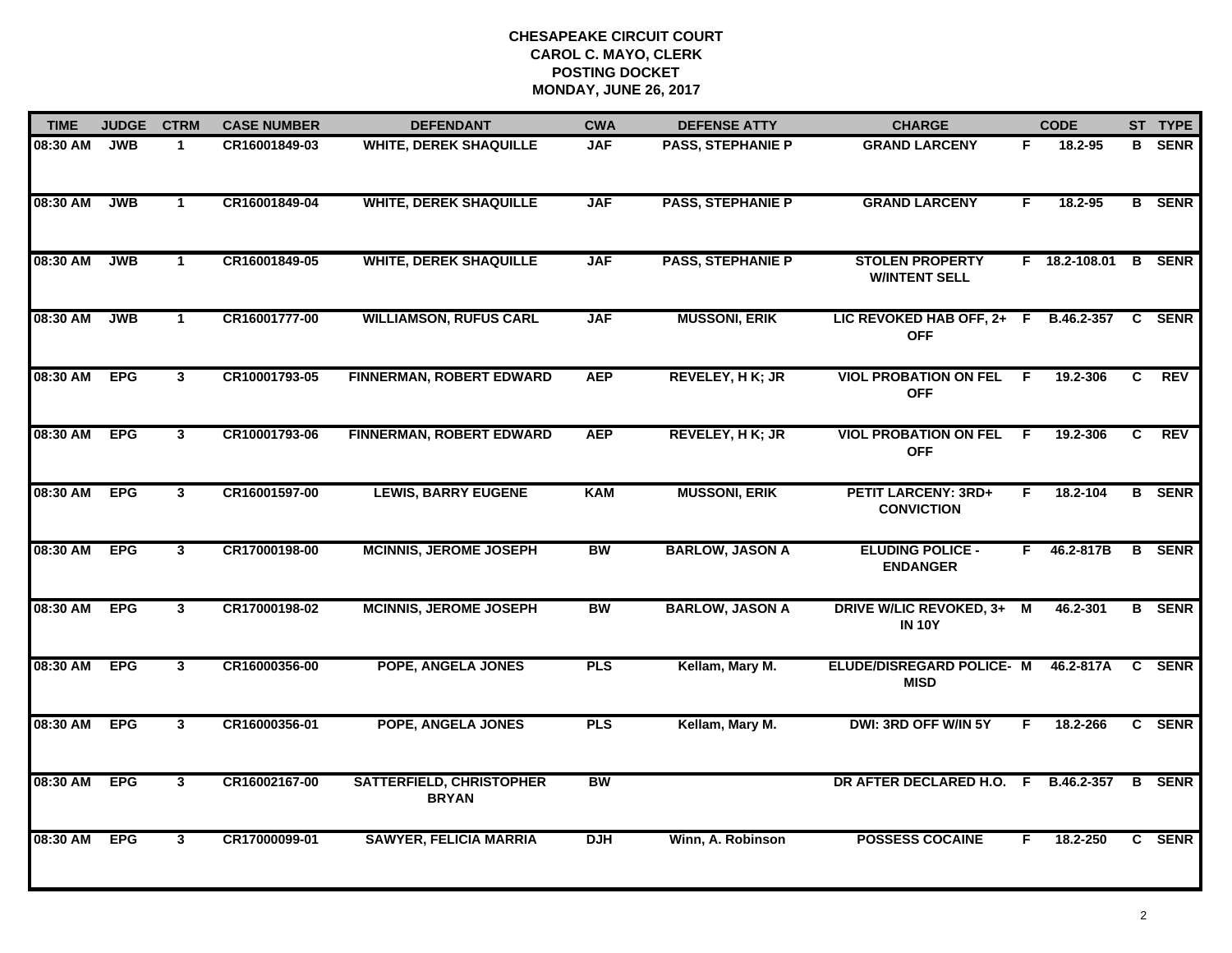| <b>TIME</b>  | <b>JUDGE</b> | <b>CTRM</b>             | <b>CASE NUMBER</b> | <b>DEFENDANT</b>                   | <b>CWA</b> | <b>DEFENSE ATTY</b>      | <b>CHARGE</b>                                   |                | <b>CODE</b> |                | ST TYPE     |
|--------------|--------------|-------------------------|--------------------|------------------------------------|------------|--------------------------|-------------------------------------------------|----------------|-------------|----------------|-------------|
| 08:30 AM EPG |              | 3                       | CR17000099-02      | <b>SAWYER, FELICIA MARRIA</b>      | <b>DJH</b> | Winn, A. Robinson        | <b>TRESPASS AFTER</b><br><b>FORBIDDEN</b>       | М              | 18.2-119    | C.             | <b>SENR</b> |
| 08:30 AM     | <b>EPG</b>   | $\mathbf{3}$            | CR17000170-00      | <b>SMITH, DEONDRAE MCGAIL</b>      | <b>KAM</b> | Jones, David L.          | <b>OBTAIN DRUG BY FRAUD</b>                     | F              | 18.2-258.1  | C.             | <b>SENR</b> |
| 08:30 AM     | <b>EPG</b>   | 3                       | CR17000170-01      | <b>SMITH, DEONDRAE MCGAIL</b>      | <b>KAM</b> | Jones, David L.          | <b>POSSESS W/INT</b><br><b>OXYCODONE</b>        | F.             | 18.2-248    |                | C SENR      |
| 08:30 AM     | <b>FBL</b>   | 4                       | CR15000416-00      | <b>COOK, TERESA DIANN</b>          | <b>KJB</b> | <b>JONES, DAVID L</b>    | <b>POSSESS HEROIN</b>                           | F.             | 18.2-250    | C              | <b>DD</b>   |
| 08:30 AM     | <b>FBL</b>   | 4                       | CR15000416-01      | <b>COOK, TERESA DIANN</b>          | <b>KJB</b> | <b>JONES, DAVID L</b>    | <b>FTA-DD RETURN</b>                            | м              | 18.2-456    | C.             | <b>CAP</b>  |
| 08:30 AM FBL |              | 4                       | CR09001149-01      | <b>CORUM, COURNEY ALEXIS</b>       | <b>AMF</b> | <b>SWEENEY, B COLIN</b>  | <b>VIOL PROB (DISTRIBUTE</b><br><b>COCAINE)</b> | $\overline{F}$ | 19.2-306    | C.             | REV         |
| 08:30 AM     | FBL          | $\overline{4}$          | CR11002434-02      | <b>CORUM, COURNEY ALEXIS</b>       | <b>AMF</b> | <b>SWEENEY, B COLIN</b>  | <b>VIOL PROB (CONV FEL</b><br><b>POSS AMMO)</b> | F.             | 19.2-306    | C              | REV         |
| 08:30 AM     | FBL          | 4                       | CR11002819-01      | <b>JONES, EDWARD ALPHONSO</b>      | <b>AMF</b> | <b>SWEENEY, B COLIN</b>  | <b>VIOL PROB (UNLAWFUL</b><br><b>WOUNDING)</b>  | F.             | 19.2-306    | В              | REV         |
| 08:30 AM     | <b>FBL</b>   | 4                       | CR10001506-02      | <b>SHAYELGAN-SALEK, DONNA SARA</b> | <b>DAM</b> | <b>GILCHRIST, KURT A</b> | <b>VIOL PROBATION ON FEL</b><br><b>OFF</b>      | -F             | 19.2-306    | C              | <b>REV</b>  |
| 08:30 AM     | <b>FBL</b>   | 4                       | CR11002795-02      | <b>SHAYELGAN-SALEK, DONNA SARA</b> | <b>DAM</b> | <b>GILCHRIST, KURT A</b> | <b>VIOL PROBATION ON FEL</b><br><b>OFF</b>      | F.             | 19.2-306    | C              | <b>REV</b>  |
| 08:30 AM     | FBL          | $\overline{\mathbf{4}}$ | CR12000858-06      | <b>SHAYELGAN-SALEK, DONNA SARA</b> | <b>DAM</b> | <b>GILCHRIST, KURT A</b> | <b>VIOL PROBATION ON FEL</b><br><b>OFF</b>      | F.             | 19.2-306    |                | REV         |
| 08:30 AM     | <b>FBL</b>   | $\overline{\mathbf{4}}$ | CR12000858-07      | <b>SHAYELGAN-SALEK, DONNA SARA</b> | <b>DAM</b> | <b>GILCHRIST, KURT A</b> | <b>VIOL PROBATION ON FEL</b><br><b>OFF</b>      | $\overline{F}$ | 19.2-306    | $\overline{c}$ | REV         |
| 08:30 AM     | <b>FBL</b>   | 4                       | CR12000858-08      | <b>SHAYELGAN-SALEK, DONNA SARA</b> | <b>DAM</b> | <b>GILCHRIST, KURT A</b> | <b>VIOL PROBATION ON FEL</b><br><b>OFF</b>      | F.             | 19.2-306    | C.             | <b>REV</b>  |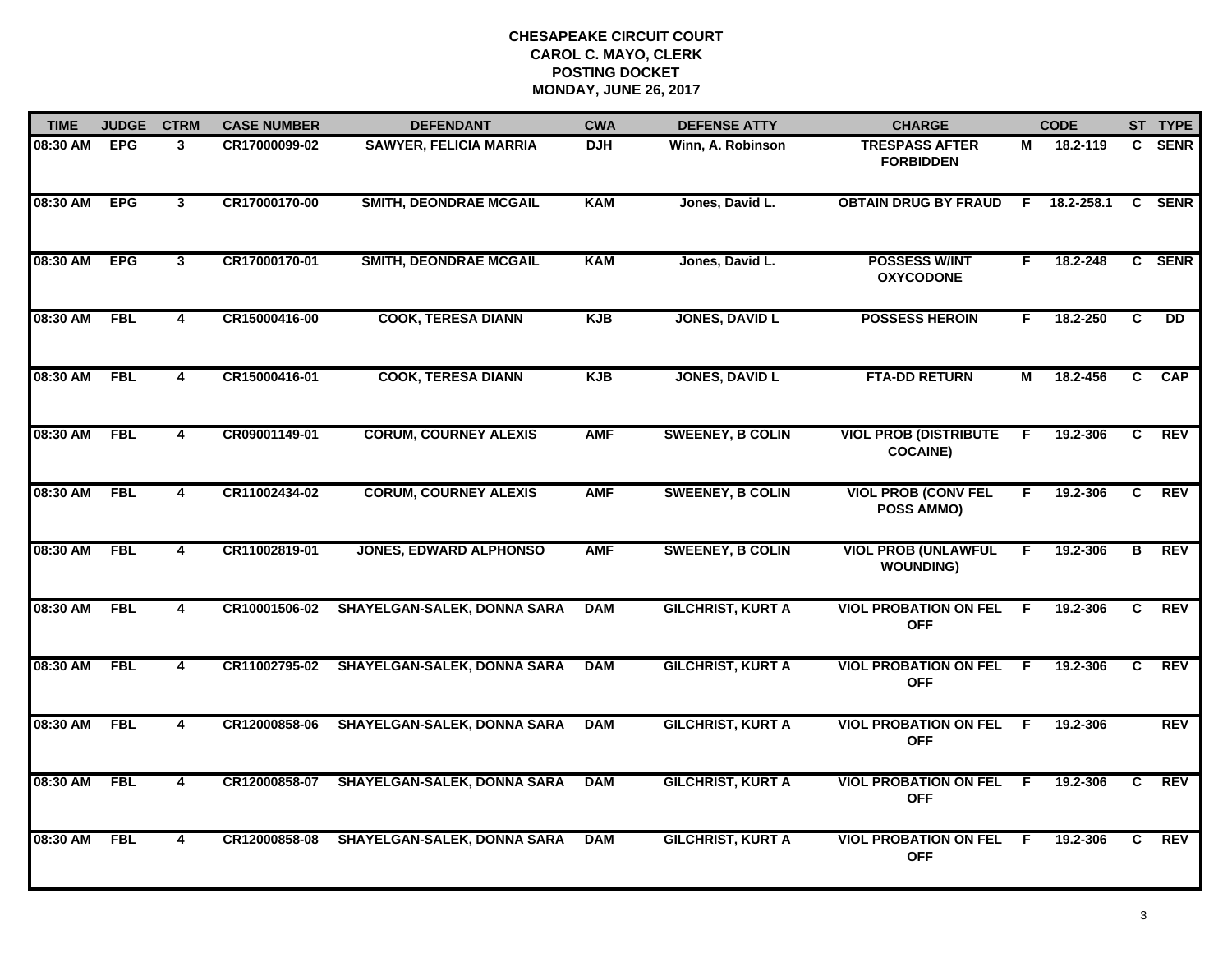| <b>TIME</b> | <b>JUDGE</b> | <b>CTRM</b>             | <b>CASE NUMBER</b> | <b>DEFENDANT</b>                   | <b>CWA</b> | <b>DEFENSE ATTY</b>       | <b>CHARGE</b>                                        |    | <b>CODE</b>           |              | ST TYPE       |
|-------------|--------------|-------------------------|--------------------|------------------------------------|------------|---------------------------|------------------------------------------------------|----|-----------------------|--------------|---------------|
| 08:30 AM    | <b>FBL</b>   | 4                       | CR15002192-00      | <b>THOMPSON, WILLIAM HENRY</b>     | <b>DAM</b> | Gilchrist, Kurt A.        | <b>INDECENT LIBERTIES</b><br>W/CHILD < 15            | F. | 18.2-370              | $\mathbf{c}$ | <b>SENR</b>   |
| 08:30 AM    | <b>FBL</b>   | 4                       | CR15002192-01      | <b>THOMPSON, WILLIAM HENRY</b>     | <b>DAM</b> | Gilchrist, Kurt A.        | <b>CHILD PORNOGRAPHY:</b><br><b>POSSESS</b>          |    | F 18.2-374.1:1 C SENR |              |               |
| 08:30 AM    | <b>FBL</b>   | $\overline{\mathbf{4}}$ | CR15002192-02      | <b>THOMPSON, WILLIAM HENRY</b>     | <b>DAM</b> | Gilchrist, Kurt A.        | <b>PROPOSE SEX BY</b><br><b>COMPUTER &lt;15Y</b>     | F. | 18.2-374.3            |              | C SENR        |
| 08:30 AM    | <b>FBL</b>   | 4                       | CR15001134-01      | <b>WILLIAMS, TRASHON LAMONT</b>    | <b>AMF</b> | <b>PETERSON, JENNIFER</b> | <b>FELON POSS WPN/AMMO</b>                           | F. | 18.2-308.2            |              | C MOPT        |
| 08:30 AM    | <b>RDS</b>   | 6                       | CR16000008-00      | <b>BELL, MICHAEL ARIES</b>         | <b>CEE</b> | <b>ROBINSON, TREVOR</b>   | SHOPLIFT/ALTER<br><b>MERCH&gt;\$200</b>              | F. | 18.2-103              |              | C SENR        |
| 08:30 AM    | <b>RDS</b>   | 6                       | CR16000008-01      | <b>BELL, MICHAEL ARIES</b>         | <b>CEE</b> |                           | <b>FTA-SENTENCING</b>                                | М  | 18.2-456              | C            | <b>CAP</b>    |
| 08:30 AM    | <b>RDS</b>   | 6                       | CR16001786-01      | <b>COOPER, DAIQUAN TERREL</b>      | <b>JAF</b> | Ortiz, Kathleen A.        | <b>SUSP OL</b>                                       | м  | <b>B.46.2-301</b>     | $\mathbf{C}$ | <b>SENR</b>   |
| 08:30 AM    | <b>RDS</b>   | 6                       | CR16001786-00      | <b>COOPER, DAIQUAN TERRELL</b>     | <b>JAF</b> | Ortiz, Kathleen A.        | ELUDE/DISREGARD POLICE- F<br><b>FELONY</b>           |    | 46.2-817B             |              | C SENR        |
| 08:30 AM    | <b>RDS</b>   | 6                       | CR16000844-00      | <b>RIDDICK, DIMARIO DIEON-TROY</b> | <b>MLK</b> | Jones, David L            | <b>PWID COCAINE</b>                                  | F. | 18.2-248              |              | C SENR        |
| 08:30 AM    | <b>RDS</b>   | 6                       | CR16000844-01      | <b>RIDDICK, DIMARIO DIEON-TROY</b> | <b>MLK</b> | Jones, David L.           | <b>FTA-SENTENCING</b>                                | М  | 18.2-456              | C.           | <b>CAP</b>    |
| 08:30 AM    | <b>RDS</b>   | 6                       | CR17000163-00      | <b>TUTTLE, DAVID MARK</b>          | <b>MLK</b> | <b>BOSLEY, CORIE</b>      | <b>ENTER AT NIGHT W/INTENT F</b>                     |    | 18.2-91               |              | <b>B</b> SENR |
| 08:30 AM    | <b>RDS</b>   | 6                       | CR17000163-01      | <b>TUTTLE, DAVID MARK</b>          | <b>MLK</b> | <b>BOSLEY, CORIE</b>      | <b>GRAND LARCENY: &gt;=\$200</b><br><b>NOT PERSN</b> | E  | 18.2-95               |              | <b>B</b> SENR |
| 09:30 AM    | <b>RDS</b>   | $\overline{2}$          | CR17000857-00      | <b>ALLEN, JEROME BIRRIS</b>        | <b>MLK</b> |                           | <b>POSSESS COCAINE</b>                               | F. | 18.2-250              |              | <b>B</b> ADAT |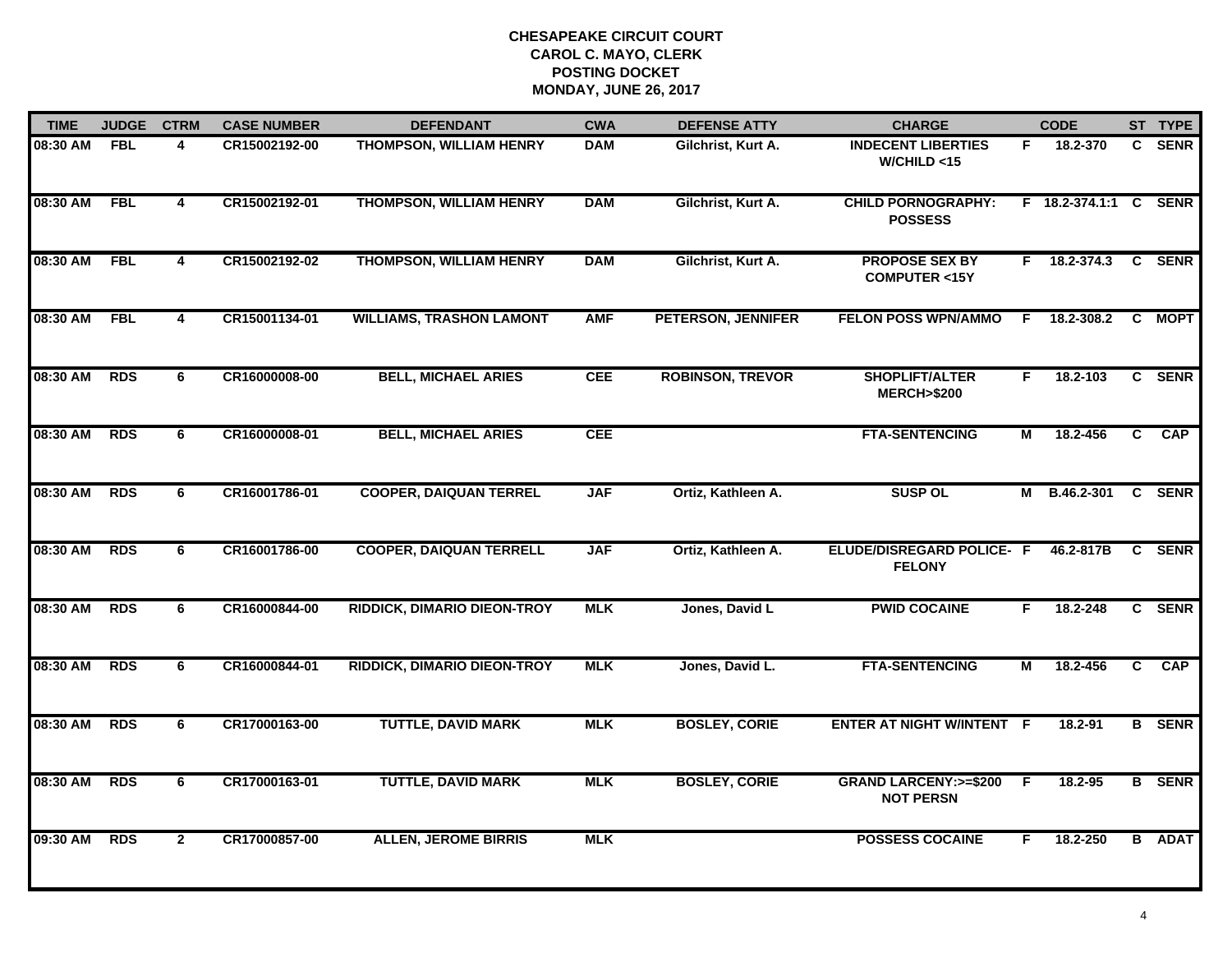| <b>TIME</b> | <b>JUDGE</b> | <b>CTRM</b>    | <b>CASE NUMBER</b> | <b>DEFENDANT</b>              | <b>CWA</b> | <b>DEFENSE ATTY</b> | <b>CHARGE</b>                                           |    | <b>CODE</b>          |    | ST TYPE       |
|-------------|--------------|----------------|--------------------|-------------------------------|------------|---------------------|---------------------------------------------------------|----|----------------------|----|---------------|
| 09:30 AM    | <b>RDS</b>   | $\mathbf{2}$   | CR17000857-01      | <b>ALLEN, JEROME BIRRIS</b>   | <b>MLK</b> |                     | <b>PWID OXYCODONE</b>                                   | F. | 18.2-248             | B. | <b>ADAT</b>   |
| 09:30 AM    | <b>RDS</b>   | $\overline{2}$ | CR17000171-00      | <b>BOYD, EARL ELLWOOD; JR</b> | <b>KAM</b> |                     | FALSE INFO TO REGISTRY F 18.2-472.1 C                   |    |                      |    | <b>AC</b>     |
| 09:30 AM    | <b>RDS</b>   | $\overline{2}$ | CR17000171-01      | <b>BOYD, EARL ELLWOOD; JR</b> | <b>KAM</b> |                     | VIOL OFF FAIL TO REGIST, 2 F<br><b>OFF</b>              |    | 18.2-472.1 C         |    | <b>AC</b>     |
| 09:30 AM    | <b>RDS</b>   | $\mathbf{2}$   | CR17000171-02      | <b>BOYD, EARL ELLWOOD; JR</b> | <b>KAM</b> |                     | VIOL OFF FAIL TO REGIST, 2 F 18.2-472.1<br><b>OFF</b>   |    |                      | C. | <b>AC</b>     |
| 09:30 AM    | <b>RDS</b>   | $\mathbf{2}$   | CR17000171-03      | <b>BOYD, EARL ELLWOOD; JR</b> | <b>KAM</b> |                     | VIOL OFF FAIL TO REGIST, 2 F 18.2-472.1<br><b>OFF</b>   |    |                      | C  | <b>AC</b>     |
| 09:30 AM    | <b>RDS</b>   | $\mathbf{2}$   | CR17000171-04      | <b>BOYD, EARL ELLWOOD; JR</b> | <b>KAM</b> |                     | VIOL OFF FAIL TO REGIST, 2 F 18.2-472.1 C<br><b>OFF</b> |    |                      |    | <b>AC</b>     |
| 09:30 AM    | <b>RDS</b>   | $\overline{2}$ | CR17000171-05      | <b>BOYD, EARL ELLWOOD; JR</b> | <b>KAM</b> |                     | <b>VIOL OFF FAIL TO REGIST, 2 F</b><br><b>OFF</b>       |    | $18.2 - 472.1$ C     |    | AC            |
| 09:30 AM    | <b>RDS</b>   | $\overline{2}$ | CR17000171-06      | <b>BOYD, EARL ELLWOOD; JR</b> | <b>KAM</b> |                     | VIOL OFF FAIL TO REGIST, 2 F<br><b>OFF</b>              |    | 18.2-472.1 C         |    | <b>AC</b>     |
| 09:30 AM    | <b>RDS</b>   | $\mathbf{2}$   | CR17000975-00      | <b>BRITT, WILLIAM THOMAS</b>  | <b>AJS</b> |                     | <b>GRAND LARCENY</b>                                    | F. | $18.2 - 95$          |    | <b>B</b> ADAT |
| 09:30 AM    | <b>RDS</b>   | $\mathbf{2}$   | CR17000975-01      | <b>BRITT, WILLIAM THOMAS</b>  | <b>AJS</b> |                     | <b>LARCENY W/INTENT TO</b><br><b>SELL</b>               |    | $F$ 18.2-108.01      |    | <b>B</b> ADAT |
| 09:30 AM    | <b>RDS</b>   | $\mathbf{2}$   | CR17000975-02      | <b>BRITT, WILLIAM THOMAS</b>  | <b>AJS</b> |                     | <b>CONSPIRE COMMIT</b><br><b>LARCENY</b>                | F. | $18.2 - 23$          |    | S ADAT        |
| 09:30 AM    | <b>RDS</b>   | $\overline{2}$ | CR17000975-03      | <b>BRITT, WILLIAM THOMAS</b>  | <b>AJS</b> |                     | <b>LARCENY W/INTENT</b>                                 |    | F 18.2-108.01 B ADAT |    |               |
| 09:30 AM    | <b>RDS</b>   | $\overline{2}$ | CR17000975-04      | <b>BRITT, WILLIAM THOMAS</b>  | <b>AJS</b> |                     | <b>PWID MARIJUANA</b>                                   |    | F 18.2-248.1         |    | <b>B</b> ADAT |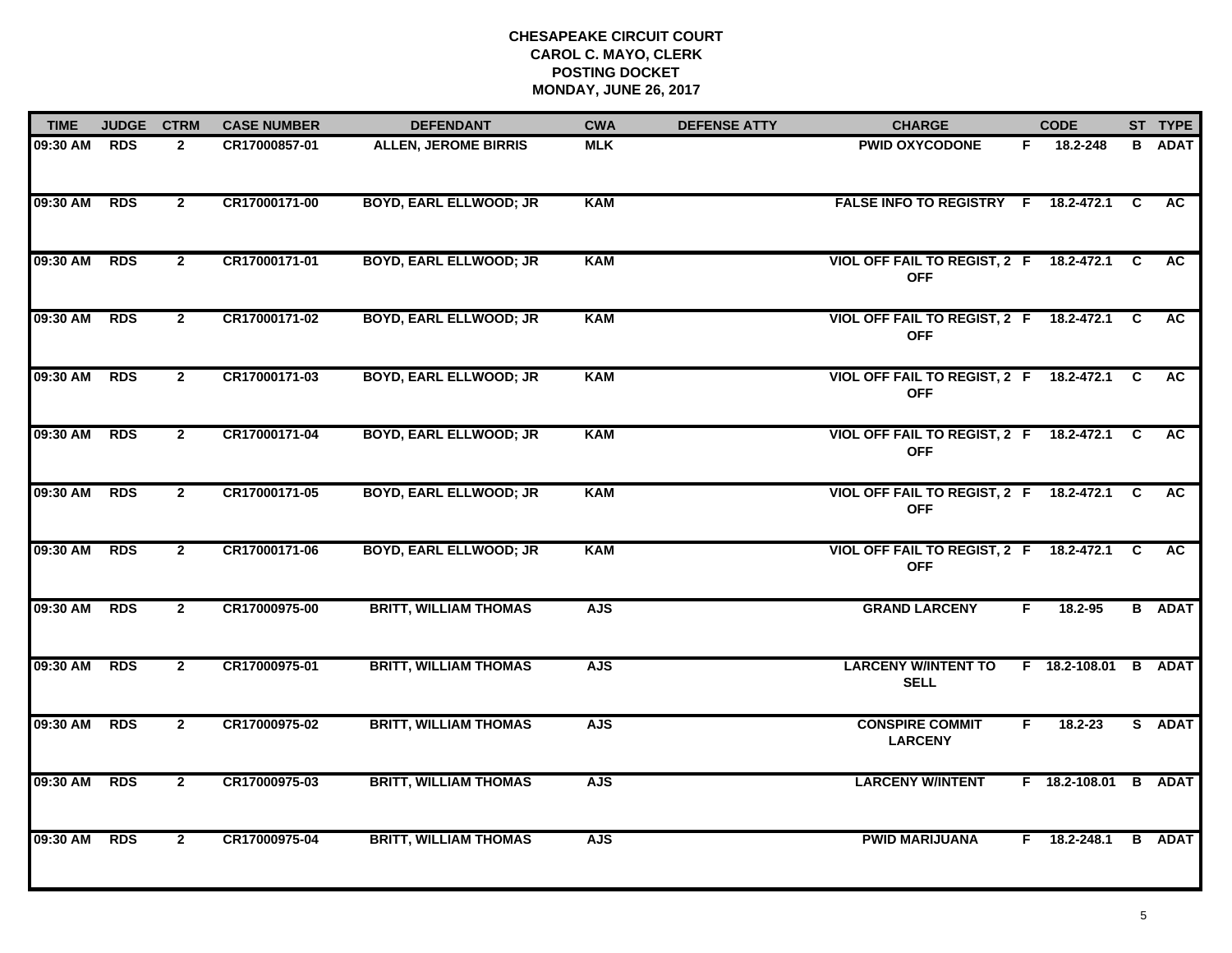| <b>TIME</b> | <b>JUDGE</b> | <b>CTRM</b>    | <b>CASE NUMBER</b> | <b>DEFENDANT</b>                 | <b>CWA</b> | <b>DEFENSE ATTY</b>     | <b>CHARGE</b>                                      |     | <b>CODE</b>          | ST TYPE       |
|-------------|--------------|----------------|--------------------|----------------------------------|------------|-------------------------|----------------------------------------------------|-----|----------------------|---------------|
| 09:30 AM    | <b>RDS</b>   | $\mathbf{2}$   | CR17000975-05      | <b>BRITT, WILLIAM THOMAS</b>     | <b>AJS</b> |                         | <b>GRAND LARCENY</b>                               | F.  | 18.2-95              | <b>B</b> ADAT |
| 09:30 AM    | <b>RDS</b>   | $\mathbf{2}$   | CR17000975-06      | <b>BRITT, WILLIAM THOMAS</b>     | <b>AJS</b> |                         | <b>LARCENY W/INTENT TO</b><br><b>SELL</b>          |     | F 18.2-108.01 B ADAT |               |
| 09:30 AM    | <b>RDS</b>   | $\overline{2}$ | CR17000975-07      | <b>BRITT, WILLIAM THOMAS</b>     | <b>AJS</b> |                         | <b>OBTAIN MONEY FALSE</b><br><b>PRETENSE</b>       | F.  | 18.2-178             | <b>B</b> ADAT |
| 09:30 AM    | <b>RDS</b>   | $\mathbf{2}$   | CR17000975-08      | <b>BRITT, WILLIAM THOMAS</b>     | <b>AJS</b> |                         | <b>CONSPIRING TO COMMIT</b><br><b>LARCENY</b>      | - F | $18.2 - 23$          | <b>B</b> ADAT |
| 09:30 AM    | <b>RDS</b>   | $\mathbf{2}$   | CR17000975-09      | <b>BRITT, WILLIAM THOMAS</b>     | <b>AJS</b> |                         | <b>LARCENY W/INTENT TO</b><br><b>SELL</b>          |     | F 18.2-108.01        | <b>B</b> ADAT |
| 09:30 AM    | <b>RDS</b>   | $\mathbf{2}$   | CR17001034-00      | <b>FAULKS, RICO JAY-ALEX</b>     | <b>AEP</b> |                         | <b>ROBBERY</b>                                     | F.  | $18.2 - 58$          | <b>B</b> ADAT |
| 09:30 AM    | <b>RDS</b>   | $\overline{2}$ | CR17001034-01      | <b>FAULKS, RICO JAY-ALEX</b>     | <b>AEP</b> |                         | FIREARM: USE OF FELONY F<br><b>1ST OFF</b>         |     | $18.2 - 53.1$        | <b>B</b> ADAT |
| 09:30 AM    | <b>RDS</b>   | $\mathbf{2}$   | CR17000990-00      | <b>HAWKINS, JERMAINE MARQUIS</b> | <b>KJB</b> |                         | <b>PWID COCAINE</b>                                | F.  | 18.2-248             | <b>B</b> ADAT |
| 09:30 AM    | <b>RDS</b>   | $\mathbf{2}$   | CR17000990-01      | <b>HAWKINS, JERMAINE MARQUIS</b> | <b>KJB</b> |                         | HABITUAL OFFENDER 3RD + F B.46.2-357<br><b>OFF</b> |     |                      | <b>B</b> ADAT |
| 09:30 AM    | <b>RDS</b>   | $\mathbf{2}$   | CR10000992-05      | <b>JONES, NATHANIEL; JR</b>      | <b>ASA</b> | <b>MASON, G JEFFREY</b> | <b>VIOL: SUSPENDED</b><br><b>SENTENCE</b>          | F.  | 19.2-306             | SC            |
| 09:30 AM    | <b>RDS</b>   | $\mathbf{2}$   | CR17000969-00      | <b>MURPHY, ALEXANDRIA</b>        | <b>BKF</b> |                         | <b>CREDIT CARD THEFT</b>                           | F.  | 18.2-192             | C ADAT        |
| 09:30 AM    | <b>RDS</b>   | $\overline{2}$ | CR17000969-01      | <b>MURPHY, ALEXANDRIA</b>        | <b>BKF</b> |                         | <b>CREDIT CARD FRAUD</b>                           | F.  | 18.2-195             | C ADAT        |
| 09:30 AM    | <b>RDS</b>   | $\mathbf{2}$   | CR17000969-02      | <b>MURPHY, ALEXANDRIA</b>        | <b>BKF</b> |                         | <b>COMPUTER FRAUD</b>                              |     | $F$ 18.2-152.3       | C ADAT        |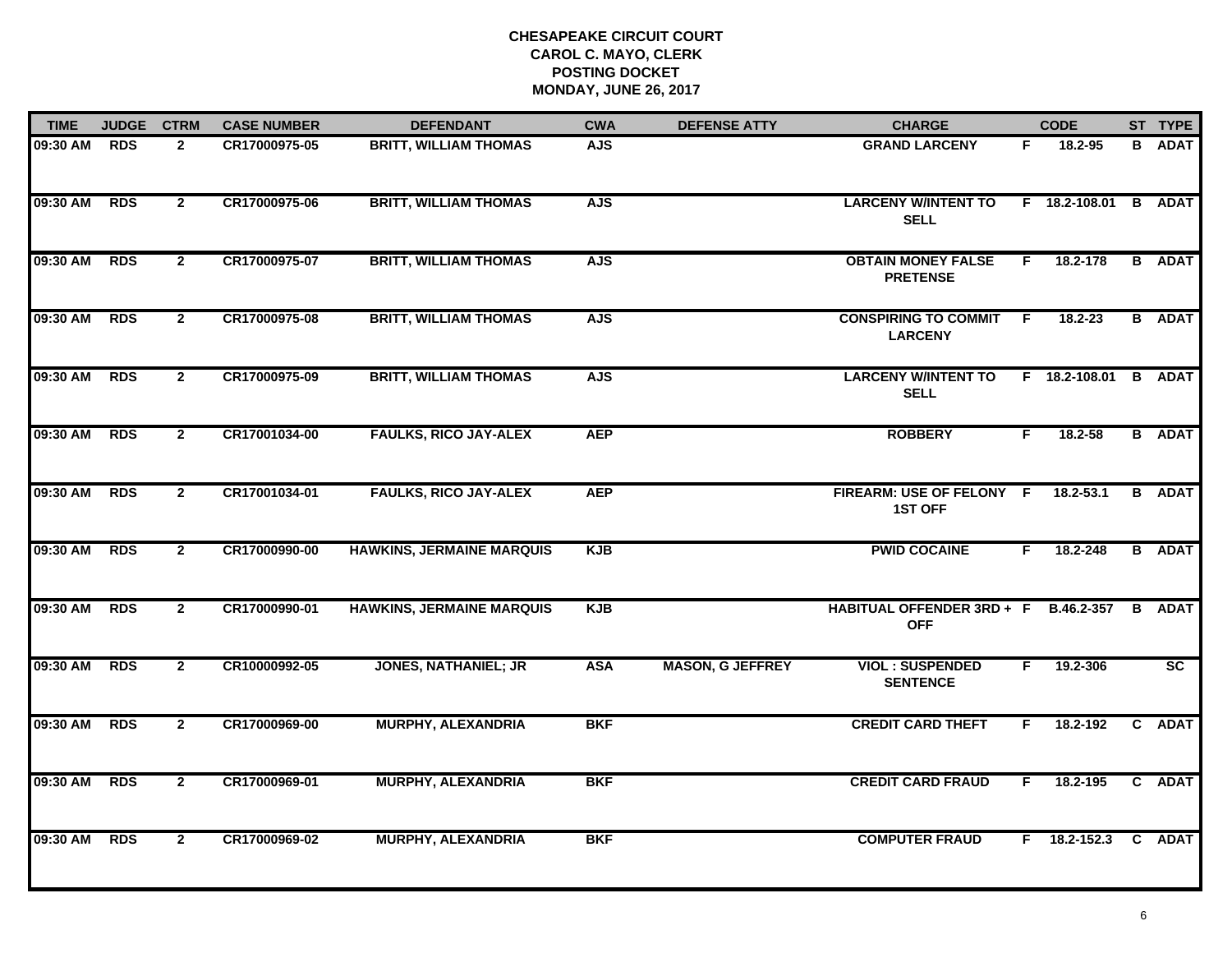| <b>TIME</b> | <b>JUDGE</b> | <b>CTRM</b>    | <b>CASE NUMBER</b> | <b>DEFENDANT</b>             | <b>CWA</b> | <b>DEFENSE ATTY</b>           | <b>CHARGE</b>                                    |                | <b>CODE</b>  |   | ST TYPE       |
|-------------|--------------|----------------|--------------------|------------------------------|------------|-------------------------------|--------------------------------------------------|----------------|--------------|---|---------------|
| 09:30 AM    | <b>RDS</b>   | $\overline{2}$ | CR17000969-03      | <b>MURPHY, ALEXANDRIA</b>    | <b>BKF</b> |                               | <b>ID THEFT TO OBTAIN</b><br><b>MONEY</b>        |                | F 18.2-186.3 |   | C ADAT        |
| 09:30 AM    | <b>RDS</b>   | $\overline{2}$ | CR17000969-04      | <b>MURPHY, ALEXANDRIA</b>    | <b>BKF</b> |                               | <b>CREDIT CARD FORGERY</b>                       | F.             | 18.2-193     |   | C ADAT        |
| 09:30 AM    | <b>RDS</b>   | $\overline{2}$ | CR17000969-05      | <b>MURPHY, ALEXANDRIA</b>    | <b>BKF</b> |                               | <b>CREDIT CARD FORGERY</b>                       | F              | 18.2-193     |   | C ADAT        |
| 09:30 AM    | <b>RDS</b>   | $\overline{2}$ | CR17000969-06      | <b>MURPHY, ALEXANDRIA</b>    | <b>BKF</b> |                               | <b>CREDIT CARD FORGERY</b>                       | F.             | 18.2-193     |   | C ADAT        |
| 09:30 AM    | <b>RDS</b>   | $\overline{2}$ | CR17000969-07      | <b>MURPHY, ALEXANDRIA</b>    | <b>BKF</b> |                               | <b>CREDIT CARD FORGERY</b>                       | F.             | 18.2-193     |   | C ADAT        |
| 09:30 AM    | <b>RDS</b>   | $\mathbf{2}$   | CR13000669-03      | <b>SCOTT, LARRY DEVON</b>    |            |                               | <b>VIOL PROBATION ON FEL</b><br><b>OFF</b>       | -F.            | 19.2-306     |   | C ADAT        |
| 10:00 AM    | <b>JWB</b>   | $\mathbf{1}$   | CR17001026-00      | <b>AHLSTROM, SVEN OLIVER</b> | <b>BW</b>  | Wegman, Robert L.             | <b>CARRY CONCEALED</b><br><b>WEAPON</b>          | $\overline{M}$ | 18.2-308     |   | <b>B</b> PLEA |
| 10:00 AM    | <b>JWB</b>   | $\mathbf{1}$   | CR17001026-01      | <b>AHLSTROM, SVEN OLIVER</b> | <b>BW</b>  | Wegman, Robert L.             | <b>RECKLESS DRIV 93/55</b>                       |                | M A.46.2-862 |   | S PLEA        |
| 10:00 AM    | <b>JWB</b>   | $\mathbf 1$    | CR17001026-02      | <b>AHLSTROM, SVEN OLIVER</b> | <b>BW</b>  | Wegman, Robert L.             | <b>ELUDE</b>                                     | F              | 46.2-817B    |   | <b>B</b> PLEA |
| 10:00 AM    | <b>JWB</b>   | $\mathbf{1}$   | CR17000583-00      | <b>BERRY, ERIC DEAN; JR</b>  | <b>AWW</b> | <b>HOLDER, WILLIAM JOSHUA</b> | <b>POSS OF MARIJUANA 2+</b><br><b>OFFENSE</b>    | М              | 18.2-250.1   | B | <b>TRYL</b>   |
| 10:00 AM    | <b>JWB</b>   | $\mathbf 1$    | CR17000583-01      | <b>BERRY, ERIC DEAN; JR</b>  | <b>AWW</b> |                               | HOLDER, WILLIAM JOSHUA ELUDE/DIS POLICE-FELONY F |                | 46.2-817     | B | <b>TRYL</b>   |
| 10:00 AM    | <b>JWB</b>   | $\mathbf{1}$   | CR17000583-02      | <b>BERRY, ERIC DEAN; JR</b>  | <b>AWW</b> | <b>HOLDER, WILLIAM JOSHUA</b> | <b>DRIV UNDER</b><br><b>REVO/SUSPENSION</b>      | М              | B.46.2-301   |   | <b>B</b> TRYL |
| 10:00 AM    | <b>JWB</b>   | $\mathbf 1$    | CR17000583-03      | <b>BERRY, ERIC DEAN; JR</b>  | <b>AWW</b> | <b>HOLDER, WILLIAM JOSHUA</b> | <b>OBSTRUCT JUSTICE W/O</b><br><b>FORCE</b>      | М              | 18.2-460     |   | <b>B</b> TRYL |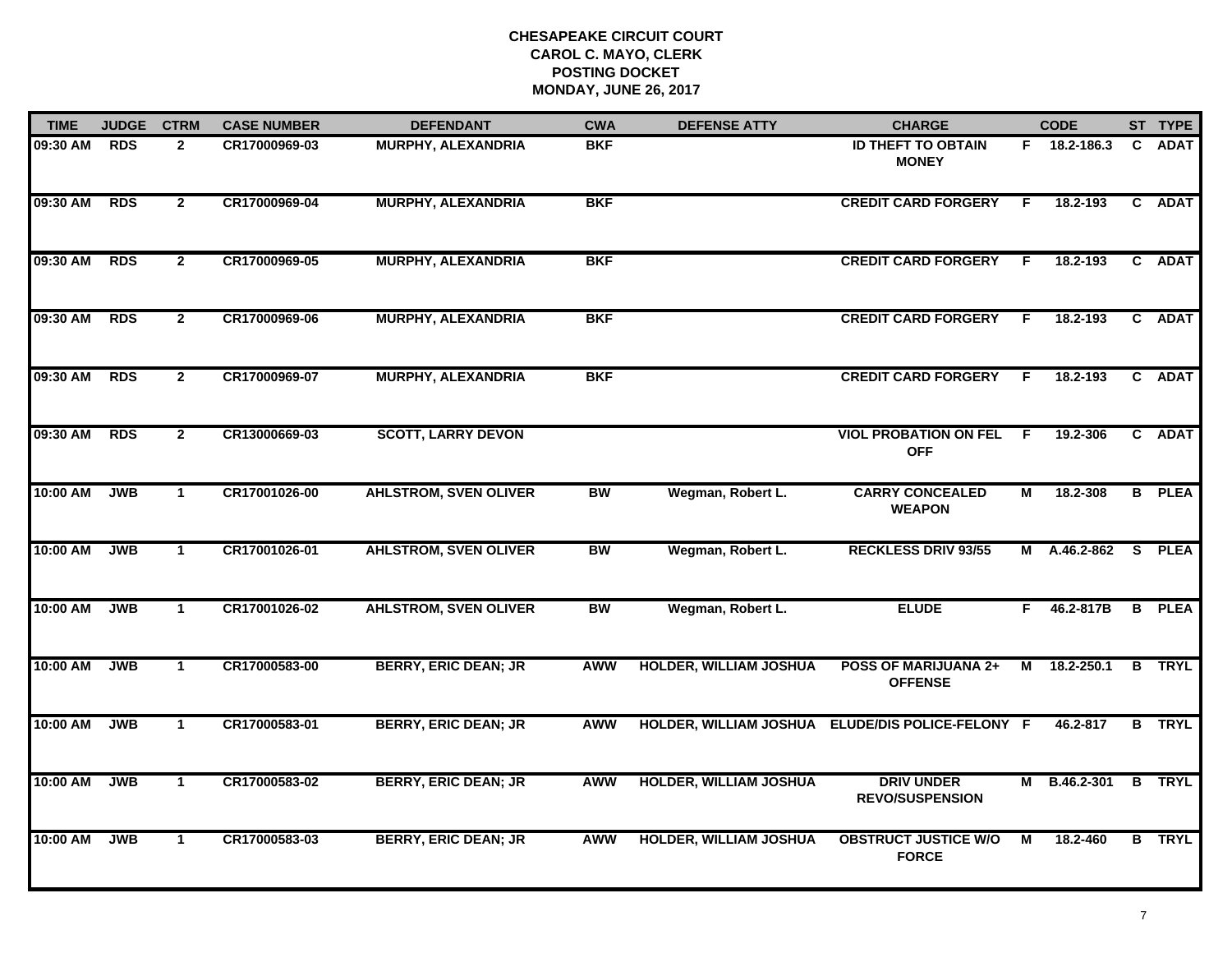| <b>TIME</b> | <b>JUDGE</b> | <b>CTRM</b>    | <b>CASE NUMBER</b> | <b>DEFENDANT</b>                 | <b>CWA</b> | <b>DEFENSE ATTY</b>       | <b>CHARGE</b>                                |                | <b>CODE</b> |   | ST TYPE       |
|-------------|--------------|----------------|--------------------|----------------------------------|------------|---------------------------|----------------------------------------------|----------------|-------------|---|---------------|
| 10:00 AM    | <b>JWB</b>   | $\mathbf{1}$   | CR17000779-00      | <b>BROWN, ODESSA PAPI'YON</b>    | <b>KAM</b> | <b>BOSLEY, CORIE</b>      | <b>PETIT LARCENY 3RD +</b><br><b>OFFENSE</b> | F.             | 18.2-104    |   | <b>B</b> TRYL |
| 10:00 AM    | <b>JWB</b>   | $\mathbf{1}$   | CR16002062-00      | <b>CARTER, JAMESON JOEL</b>      | <b>KAM</b> | <b>GLAUBKE, MELINDA R</b> | ELUDE/DISREGARD POLICE- F<br><b>FELONY</b>   |                | 46.2-817B   | B | <b>TRYL</b>   |
| 10:00 AM    | <b>JWB</b>   | $\mathbf{1}$   | CR16002062-01      | <b>CARTER, JAMESON JOEL</b>      | <b>KAM</b> | <b>GLAUBKE, MELINDA R</b> | SPEED 20MPH+ OVER; LMT M<br>$<=30MPH$        |                | 46.2-862    |   | <b>B</b> TRYL |
| 10:00 AM    | <b>JWB</b>   | $\mathbf{1}$   | CR16001571-00      | <b>CLARKE, MARCIEU EMMANUEL</b>  | <b>ASA</b> | <b>MOODY, ELLIOTT O</b>   | <b>ASSAULT ON LAW</b><br><b>ENFORCEMENT</b>  | F.             | 18.2-57     |   | <b>B</b> TRYL |
| 10:00 AM    | <b>JWB</b>   | $\mathbf{1}$   | CR17001090-00      | <b>ELLINGTON, WILLIAM DALLAS</b> | <b>MLK</b> | <b>FLANDERS, JOSHUA B</b> | <b>SHOPLIFT 3RD OFF</b>                      | F.             | 18.2-103    |   | <b>B</b> PLEA |
| 10:00 AM    | <b>JWB</b>   | $\mathbf{1}$   | CR17001090-01      | <b>ELLINGTON, WILLIAM DALLAS</b> | <b>MLK</b> | <b>FLANDERS, JOSHUA B</b> | <b>TRESPASS AFTER</b><br><b>FORBIDDEN</b>    | $\overline{M}$ | 18.2-119    |   | <b>B</b> PLEA |
| 10:00 AM    | <b>JWB</b>   | $\overline{1}$ | CR17000785-00      | <b>REDMAN, ZIYAIR IZON</b>       | <b>AMF</b> | <b>IRELAND, ELIZABETH</b> | <b>BURGLARY</b>                              | F.             | 18.2-91     |   | C PLEA        |
| 10:00 AM    | <b>JWB</b>   | $\mathbf{1}$   | CR17000785-01      | <b>REDMAN, ZIYAIR IZON</b>       | <b>AMF</b> | <b>IRELAND, ELIZABETH</b> | <b>INTENTIONAL DAMAGE</b>                    | М              | 18.2-137    |   | C PLEA        |
| 10:00 AM    | <b>JWB</b>   | $\mathbf{1}$   | CR17000785-02      | <b>REDMAN, ZIYAIR IZON</b>       | <b>AMF</b> | <b>IRELAND, ELIZABETH</b> | <b>GRAND LARCENY</b>                         | F              | $18.2 - 95$ |   | C PLEA        |
| 10:00 AM    | <b>JWB</b>   | $\mathbf{1}$   | CR17000785-03      | <b>REDMAN, ZIYAIR IZON</b>       | <b>AMF</b> | <b>IRELAND, ELIZABETH</b> | <b>BURGLARY</b>                              | F.             | $18.2 - 91$ |   | C PLEA        |
| 10:00 AM    | <b>JWB</b>   | $\mathbf{1}$   | CR17000785-04      | <b>REDMAN, ZIYAIR IZON</b>       | <b>AMF</b> | <b>IRELAND, ELIZABETH</b> | <b>GRAND LARCENY</b>                         | F.             | 18.2-95     |   | C PLEA        |
| 10:00 AM    | <b>JWB</b>   | $\mathbf{1}$   | CR17000785-05      | <b>REDMAN, ZIYAIR IZON</b>       | <b>AMF</b> | <b>IRELAND, ELIZABETH</b> | <b>INENTIONAL DAMAGE</b>                     | М              | 18.2-137    |   | C PLEA        |
| 10:00 AM    | <b>JWB</b>   | $\mathbf{1}$   | CR17000785-06      | <b>REDMAN, ZIYAIR IZON</b>       | <b>AMF</b> | <b>IRELAND, ELIZABETH</b> | <b>BURGLARY</b>                              | F.             | 18.2-91     |   | C PLEA        |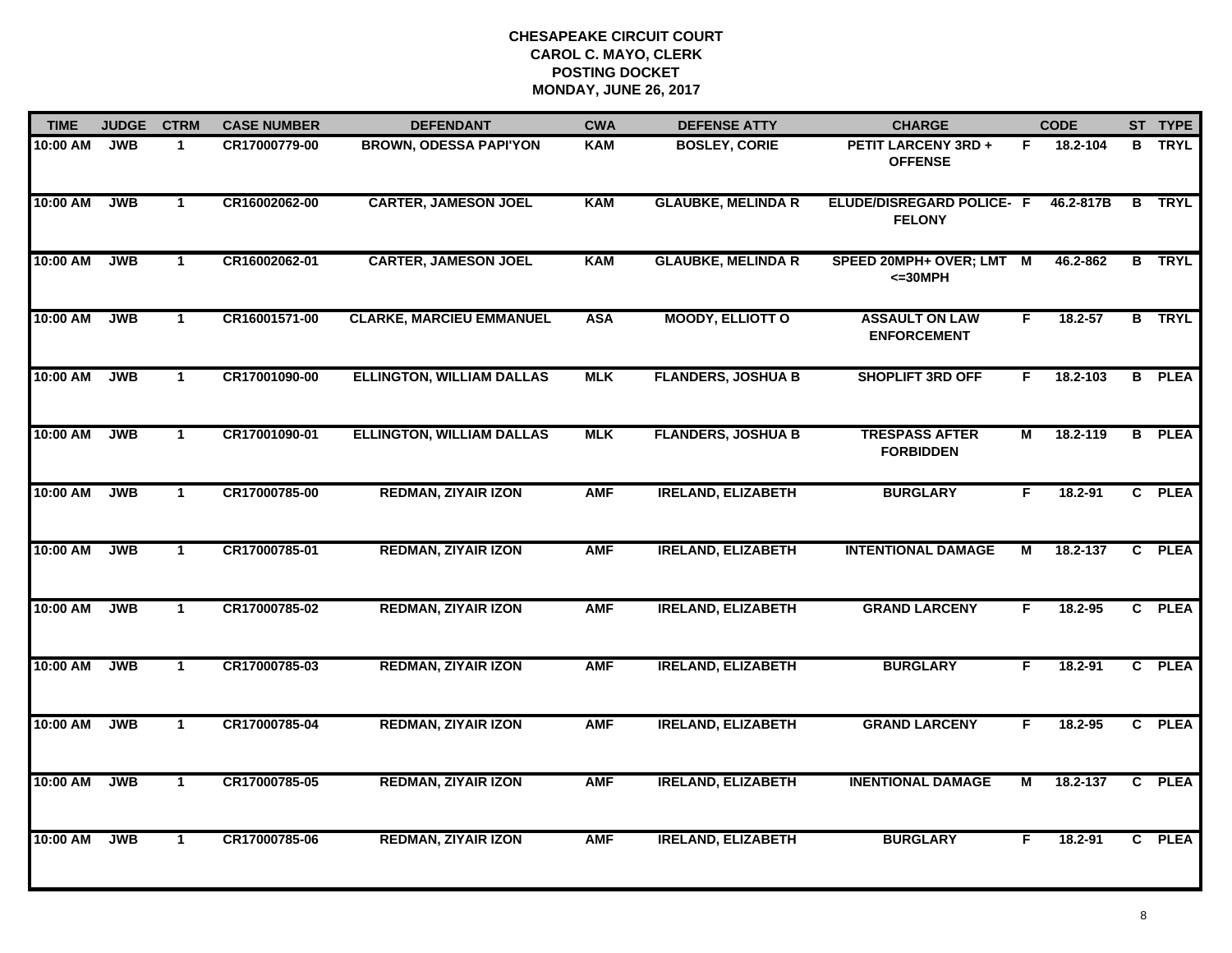| <b>TIME</b> | <b>JUDGE</b> | <b>CTRM</b>  | <b>CASE NUMBER</b> | <b>DEFENDANT</b>                   | <b>CWA</b> | <b>DEFENSE ATTY</b>          | <b>CHARGE</b>                             |    | <b>CODE</b>   |              | ST TYPE     |
|-------------|--------------|--------------|--------------------|------------------------------------|------------|------------------------------|-------------------------------------------|----|---------------|--------------|-------------|
| 10:00 AM    | <b>JWB</b>   | $\mathbf{1}$ | CR17000785-07      | <b>REDMAN, ZIYAIR IZON</b>         | <b>AMF</b> | <b>IRELAND, ELIZABETH</b>    | <b>GRAND LARCENY</b>                      | F. | 18.2-95       | C.           | <b>PLEA</b> |
| 10:00 AM    | <b>JWB</b>   | $\mathbf{1}$ | CR17000785-08      | <b>REDMAN, ZIYAIR IZON</b>         | <b>AMF</b> | <b>IRELAND, ELIZABETH</b>    | <b>VANDALISM</b>                          | F. | 18.2-137      |              | C PLEA      |
| 10:00 AM    | <b>JWB</b>   | $\mathbf{1}$ | CR17000785-09      | <b>REDMAN, ZIYAIR IZON</b>         | <b>AMF</b> | <b>IRELAND, ELIZABETH</b>    | <b>ASSULT AND BATTERY LEO F</b>           |    | 18.2-57       |              | S PLEA      |
| 10:00 AM    | <b>JWB</b>   | $\mathbf{1}$ | CR17000932-00      | <b>RICE, JAMIE LEE</b>             | <b>ASA</b> | <b>DAVIS, RICHARD J; III</b> | <b>POSSESS HEROIN</b>                     | F. | 18.2-250      |              | C PLEA      |
| 10:00 AM    | <b>JWB</b>   | $\mathbf{1}$ | CR17000932-01      | <b>RICE, JAMIE LEE</b>             | <b>ASA</b> | <b>DAVIS, RICHARD J; III</b> | <b>LARCENY STOLEN GOODS</b>               | F. | 18.2-108      |              | C PLEA      |
| 10:00 AM    | <b>JWB</b>   | $\mathbf{1}$ | CR17000932-02      | <b>RICE, JAMIE LEE</b>             | <b>ASA</b> | <b>DAVIS, RICHARD J; III</b> | <b>POSSESS PARAPHERNALIA M</b>            |    | 54.1-3466     |              | C PLEA      |
| 10:00 AM    | <b>JWB</b>   | $\mathbf{1}$ | CR17000933-00      | <b>STEWART, GREGORY DALE</b>       | <b>ASA</b> | Draper, Anthony L.           | <b>LARCENY STOLEN GOODS F</b>             |    | 18.2-108      | $\mathbf{C}$ | <b>PLEA</b> |
| 10:00 AM    | <b>JWB</b>   | $\mathbf{1}$ | CR17000933-01      | <b>STEWART, GREGORY DALE</b>       | <b>ASA</b> | Draper, Anthony L.           | <b>POSSESS HEROIN</b>                     | F  | 18.2-250      |              | C PLEA      |
| 10:00 AM    | <b>JWB</b>   | $\mathbf{1}$ | CR17000933-02      | <b>STEWART, GREGORY DALE</b>       | <b>ASA</b> | Draper, Anthony L.           | POSSESS PARAPHERNALIA M                   |    | 54.1-3466     |              | C PLEA      |
| 10:00 AM    | <b>JWB</b>   | $\mathbf{1}$ | CR17000906-00      | <b>WHYTE, RICARDO ALBERTO; III</b> | <b>BW</b>  | Jones, David L.              | <b>GRAND LARCENY</b>                      | F  | $18.2 - 95$   |              | C PLEA      |
| 10:00 AM    | <b>JWB</b>   | $\mathbf{1}$ | CR17000906-01      | <b>WHYTE, RICARDO ALBERTO; III</b> | <b>BW</b>  | Jones, David L.              | <b>CONSPIRE LARCENY</b>                   | F. | $18.2 - 23$   |              | C PLEA      |
| 10:00 AM    | <b>JWB</b>   | $\mathbf{1}$ | CR17000906-02      | <b>WHYTE, RICARDO ALBERTO; III</b> | BW         | Jones, David L.              | <b>LARCENY W/INTENT TO</b><br><b>SELL</b> |    | F 18.2-108.01 | C            | <b>PLEA</b> |
| 10:00 AM    | <b>EPG</b>   | 3            | CR17000256-00      | <b>FIELDS, TRAVIS JAMAR</b>        | <b>ASA</b> | <b>ORTIZ, KATHLEEN</b>       | <b>RECKLESS DRIVE</b>                     | M  | A.46.2-853    |              | C BOND      |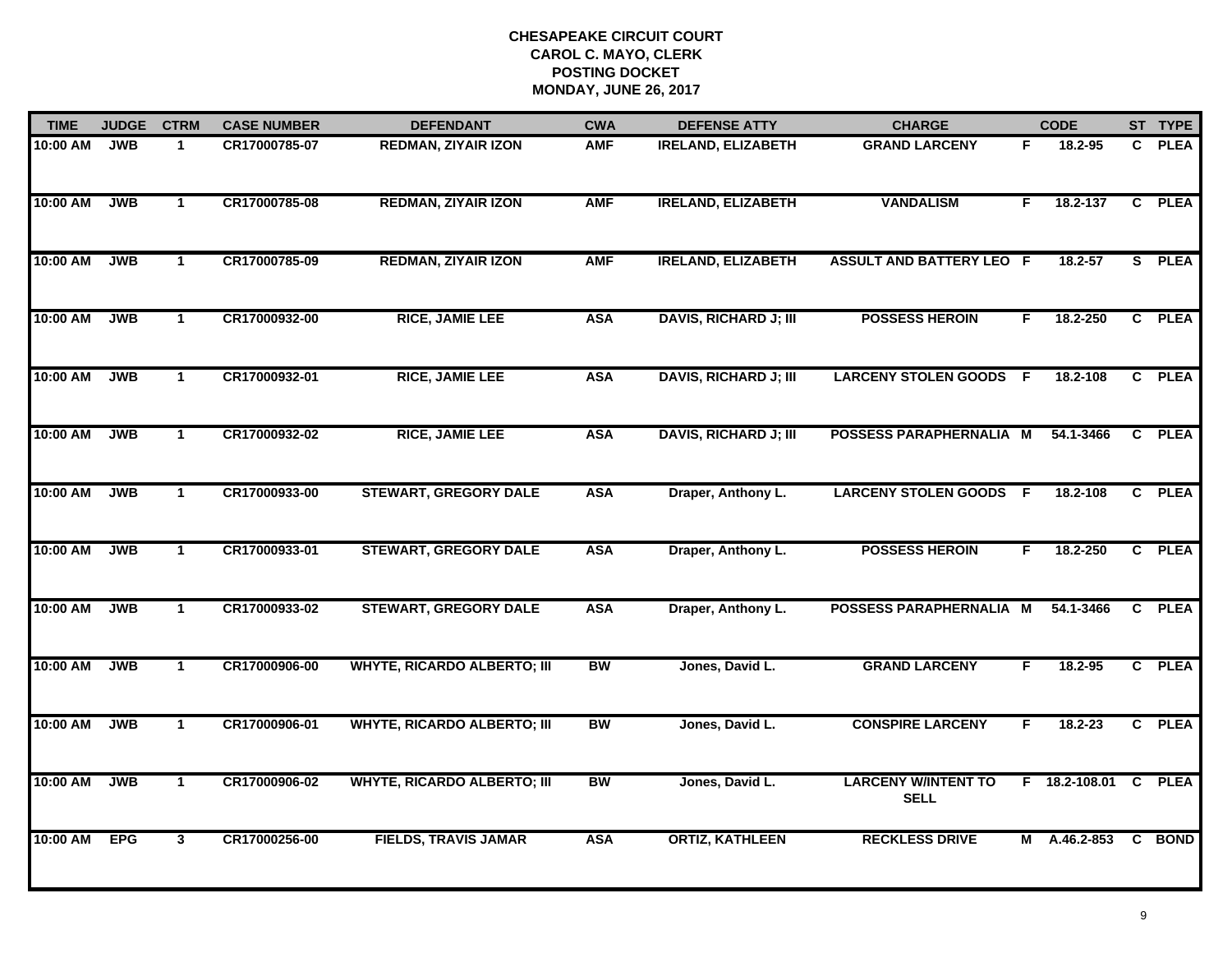| <b>TIME</b> | <b>JUDGE</b> | <b>CTRM</b>             | <b>CASE NUMBER</b> | <b>DEFENDANT</b>                | <b>CWA</b> | <b>DEFENSE ATTY</b>      | <b>CHARGE</b>                                |    | <b>CODE</b>          |    | ST TYPE       |
|-------------|--------------|-------------------------|--------------------|---------------------------------|------------|--------------------------|----------------------------------------------|----|----------------------|----|---------------|
| 10:00 AM    | <b>EPG</b>   | 3                       | CR17000256-01      | <b>FIELDS, TRAVIS JAMAR</b>     | <b>ASA</b> | <b>ORTIZ, KATHLEEN</b>   | <b>RECK DR: SPEEDING, OVER M</b><br>80MPH    |    | 46.2-862             |    | C BOND        |
| 10:00 AM    | <b>EPG</b>   | $\mathbf{3}$            | CR17000256-02      | <b>FIELDS, TRAVIS JAMAR</b>     | <b>ASA</b> | <b>ORTIZ, KATHLEEN</b>   | <b>ELUDING POLICE -</b><br><b>ENDANGER</b>   | F. | 46.2-817             |    | C BOND        |
| 10:00 AM    | <b>EPG</b>   | $\mathbf{3}$            | CR17000256-03      | <b>FIELDS, TRAVIS JAMAR</b>     | <b>ASA</b> | <b>ORTIZ, KATHLEEN</b>   | <b>HIT &amp; RUN</b>                         | F. | 46.2-894             |    | C BOND        |
| 10:00 AM    | <b>FBL</b>   | 4                       | CR17000344-00      | <b>RITTER, SHANNON MARIE</b>    |            |                          | <b>S/C-FTC W/VISITATION</b>                  |    | M 16.1-278.16 S TRYL |    |               |
| 10:00 AM    | <b>FBL</b>   | $\overline{\mathbf{4}}$ | CR17000344-01      | <b>RITTER, SHANNON MARIE</b>    |            |                          | <b>S/C-FTC W/VISITATION</b>                  |    | M 16.1-278.16 S      |    | <b>TRYL</b>   |
| 10:00 AM    | FBL          | $\overline{\mathbf{4}}$ | CR17000344-02      | <b>RITTER, SHANNON MARIE</b>    |            |                          | <b>S/C: FTC W/VISITATION</b>                 |    | M 16.1-278.16 S TRYL |    |               |
| 10:00 AM    | <b>FBL</b>   | 4                       | CR17000344-03      | <b>RITTER, SHANNON MARIE</b>    |            |                          | <b>SC: FTC W/VISITATION</b>                  |    | M 16.1-278.16 S TRYL |    |               |
| 10:00 AM    | <b>FBL</b>   | 4                       | CR17000344-04      | <b>RITTER, SHANNON MARIE</b>    |            |                          | <b>SC: FTC W/VISITATION</b>                  |    | M 16.1-278.16 S TRYL |    |               |
| 10:00 AM    | <b>FBL</b>   | 4                       | CR17000344-05      | <b>RITTER, SHANNON MARIE</b>    |            |                          | <b>SC: FTC W/VISITATION</b>                  |    | M 16.1-278.16 S TRYL |    |               |
| 10:00 AM    | <b>FBL</b>   | $\overline{\mathbf{4}}$ | CR16001987-01      | <b>WINNINGHAM, ROGER DANIEL</b> | <b>AWW</b> | Spencer, Jo Anne         | <b>PROB VIOL (POSSESS</b><br><b>COCAINE)</b> | F  | 19.2-306             |    | C BOND        |
| 10:00 AM    | <b>RDS</b>   | 6                       | CR17000397-00      | <b>BULLOCK, JALYN MARQUISHA</b> | <b>AMF</b> | <b>PASS, STEPHANIE P</b> | <b>MALICIOUS WOUNDING</b>                    | F. | 18.2-51              |    | <b>F</b> TRYL |
| 10:00 AM    | <b>RDS</b>   | 6                       | CR17000397-01      | <b>BULLOCK, JALYN MARQUISHA</b> | <b>AMF</b> | <b>PASS, STEPHANIE P</b> | <b>MALICIOUS WOUNDING</b>                    | F. | $18.2 - 51$          |    | F TRYL        |
| 10:00 AM    | <b>RDS</b>   | 6                       | CR17000397-02      | <b>BULLOCK, JALYN MARQUISHA</b> | <b>AMF</b> | <b>PASS, STEPHANIE P</b> | <b>ROBBERY</b>                               | F. | 18.2-58              | F. | <b>TRYL</b>   |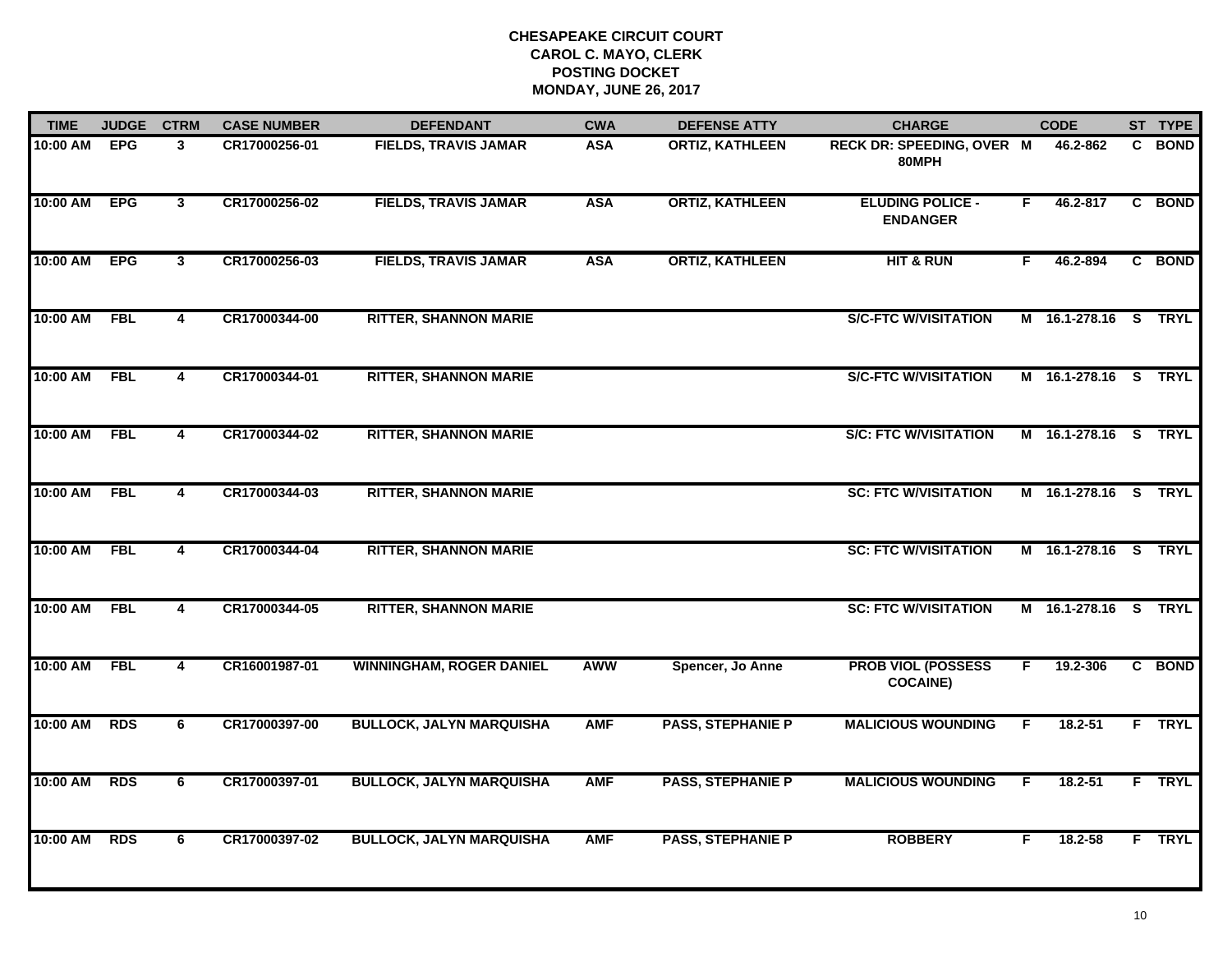| <b>TIME</b> | <b>JUDGE</b> | <b>CTRM</b> | <b>CASE NUMBER</b> | <b>DEFENDANT</b>                 | <b>CWA</b>     | <b>DEFENSE ATTY</b>       | <b>CHARGE</b>                                     |              | <b>CODE</b>   |                         | ST TYPE       |
|-------------|--------------|-------------|--------------------|----------------------------------|----------------|---------------------------|---------------------------------------------------|--------------|---------------|-------------------------|---------------|
| 10:00 AM    | <b>RDS</b>   | 6           | CR17001036-00      | <b>FAISON, RAEQUAN</b>           | <b>SNS</b>     |                           | <b>FTA - WITNESS</b>                              | М            | 18.2-456      | S.                      | <b>WSC</b>    |
| 10:00 AM    | <b>RDS</b>   | 6           | CR16001429-00      | <b>GALLISHAW, KHALID TERRELL</b> | <b>CEE</b>     | <b>JONES, DAVID</b>       | <b>OBTAIN MONEY/ETC:FALSE F</b><br><b>PRETENS</b> |              | 18.2-178      | E                       | C             |
| 10:00 AM    | <b>RDS</b>   | 6           | CR07002454-01      | <b>GASKILL, DAVID JOSEPH</b>     | <b>AMF</b>     | <b>SHANNON, KRISTEN</b>   | <b>VIOL PROBATION ON FEL</b><br><b>OFF</b>        | -F           | 19.2-306      |                         | C BOND        |
| 10:00 AM    | <b>RDS</b>   | 6           | CR07002455-01      | <b>GASKILL, DAVID JOSEPH</b>     | <b>AMF</b>     | <b>SHANNON, KRISTEN</b>   | <b>VIOL PROBATION ON FEL</b><br><b>OFF</b>        | -F           | 19.2-306      |                         | C BOND        |
| 10:00 AM    | <b>RDS</b>   | 6           | CR07002456-01      | <b>GASKILL, DAVID JOSEPH</b>     | <b>AMF</b>     | <b>SHANNON, KRISTEN</b>   | <b>VIOL PROBATION ON FEL</b><br><b>OFF</b>        | F.           | 19.2-306      |                         | C BOND        |
| 10:00 AM    | <b>RDS</b>   | 6           | CR17001228-00      | <b>GOIN, CLINTON DOUGLAS</b>     | <b>JAF</b>     | <b>FLANDERS, JOSHUA B</b> | <b>BOND APPEAL</b>                                | $\mathbf{o}$ | 19.2-124      |                         | C BOND        |
| 10:00 AM    | <b>RDS</b>   | 6           | CR17000855-00      | <b>GUITTARD, RYAN PIERRE</b>     | <b>AJS</b>     | <b>FLANDERS, JOSHUA B</b> | <b>GRAND LARCENY</b>                              | F.           | 18.2-95       |                         | C TRYL        |
| 10:00 AM    | <b>RDS</b>   | 6           | CR17000721-00      | <b>JAMES, ANTHONY HAKEEM</b>     | <b>KJB</b>     | <b>MORRIS, MATTHEW T</b>  | <b>GRAND LARCENY</b>                              | F            | 18.2-95       |                         | <b>B</b> PLEA |
| 10:00 AM    | <b>RDS</b>   | 6           | CR17000721-01      | <b>JAMES, ANTHONY HAKEEM</b>     | <b>KJB</b>     | <b>MORRIS, MATTHEW T</b>  | <b>POSSESS BURGLARIOUS</b><br><b>TOOLS</b>        | -F           | 18.2-94       |                         | <b>B</b> PLEA |
| 10:00 AM    | <b>RDS</b>   | 6           | CR17000721-02      | <b>JAMES, ANTHONY HAKEEM</b>     | <b>KJB</b>     | <b>MORRIS, MATTHEW T</b>  | <b>LARCENY W/INTENT TO</b><br><b>SELL</b>         |              | F 18.2-108.01 | B                       | <b>PLEA</b>   |
| 10:00 AM    | <b>RDS</b>   | 6           | CR17000721-03      | <b>JAMES, ANTHONY HAKEEM</b>     | <b>KJB</b>     | <b>MORRIS, MATTHEW T</b>  | <b>TRESPASSING</b>                                | М            | 18.2-119      | B                       | <b>PLEA</b>   |
| 10:00 AM    | <b>RDS</b>   | 6           | CR17001037-00      | <b>RODGERS, DAISHA</b>           | S <sub>N</sub> |                           | <b>FTA - WITNESS</b>                              | М            | 18.2-456      | $\overline{\mathbf{s}}$ | <b>WSC</b>    |
| 10:00 AM    | <b>RDS</b>   | 6           | CR17000656-00      | <b>SMALLEY, RAHEEM LADELL</b>    | <b>CEE</b>     | Frazier, Reginald B.; Sr. | ELUDE/DISREGARD POLICE- F<br><b>FELONY</b>        |              | 46.2-817      |                         | C TRYL        |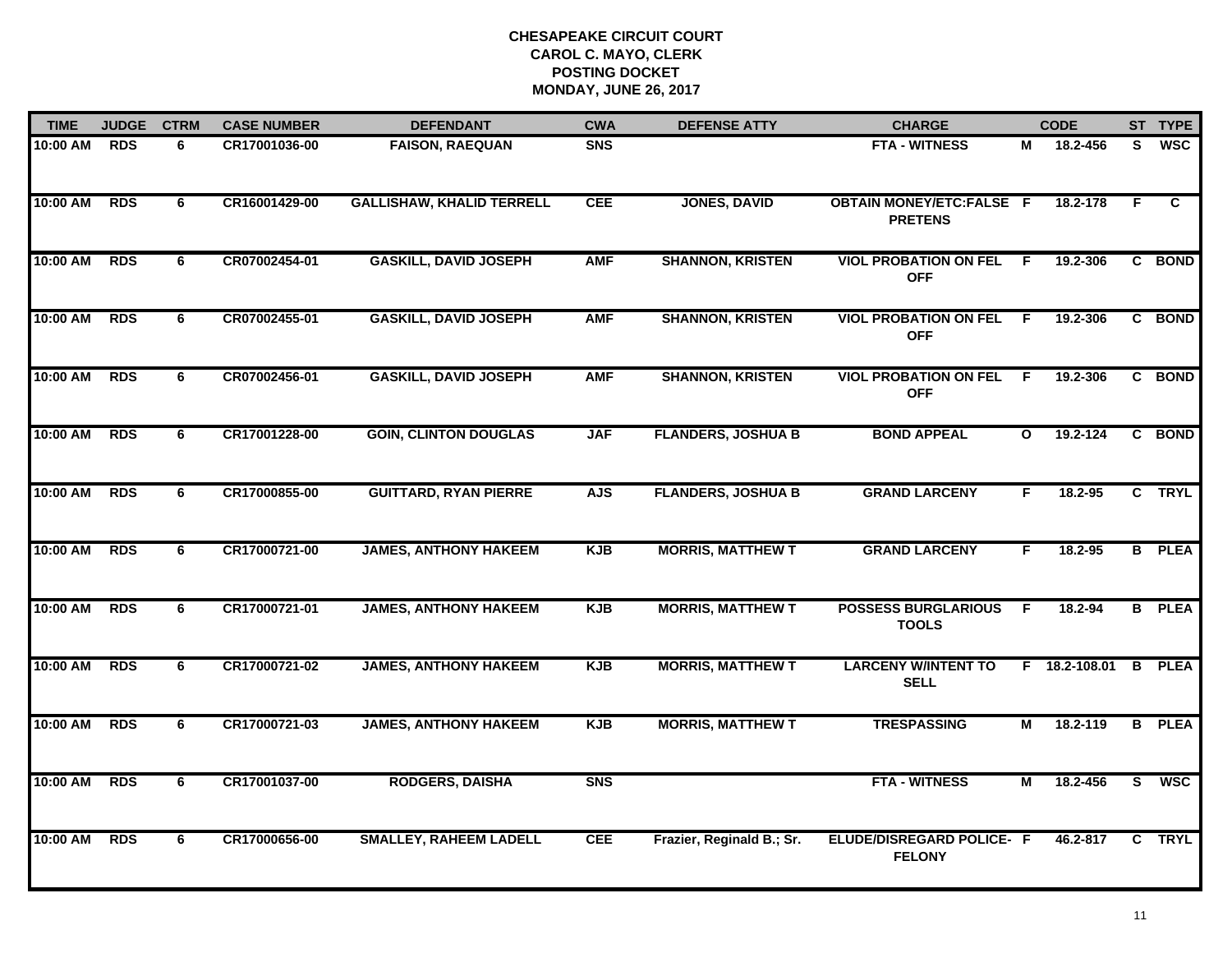| <b>TIME</b> | <b>JUDGE</b> | <b>CTRM</b> | <b>CASE NUMBER</b> | <b>DEFENDANT</b>                | <b>CWA</b> | <b>DEFENSE ATTY</b>      | <b>CHARGE</b>                            |              | <b>CODE</b> | <b>ST</b> | <b>TYPE</b> |
|-------------|--------------|-------------|--------------------|---------------------------------|------------|--------------------------|------------------------------------------|--------------|-------------|-----------|-------------|
| 10:00 AM    | <b>RDS</b>   | 6           | CR17000288-00      | <b>SMITH, ALEXIS VICTORIA</b>   | <b>CEE</b> | <b>OLIVER, FLOYD</b>     | <b>GRAND LARCENY</b>                     | F            | 18.2-95     | C.        | <b>BOND</b> |
| 10:00 AM    | <b>RDS</b>   | 6           | CR17000288-01      | <b>SMITH, ALEXIS VICTORIA</b>   | <b>CEE</b> | <b>OLIVER, FLOYD</b>     | <b>FAIL TO APPEAR-TRIAL</b>              | М            | 18.2-456    | C.        | <b>BOND</b> |
| 10:00 AM    | <b>RDS</b>   | 6.          | CR17001229-00      | <b>SMITH, DOMINIC LAMAR</b>     | <b>DAW</b> | <b>FORSTIE, AARON</b>    | <b>BOND APPEAL</b>                       | $\mathbf{o}$ | 19.2-124    | C.        | <b>BOND</b> |
| 10:00 AM    | <b>RDS</b>   | 6           | CR17000223-00      | <b>WILLIAMS, CALVIN LENARD</b>  | <b>SNS</b> | Martin, Terence P.       | STRANGLE: WOUND/INJURY<br><b>RESULTS</b> | - F          | 18.2-51.6   | C.        | <b>TRYL</b> |
| 10:00 AM    | <b>RDS</b>   | 6           | CR17000223-01      | <b>WILLIAMS, CALVIN LENARD</b>  | <b>SNS</b> | Martin, Terence P.       | <b>MALICIOUS WOUNDING</b>                | F.           | 18.2-51     | C.        | <b>TRYL</b> |
| 10:00 AM    | <b>RDS</b>   | 6.          | CR16002075-00      | <b>WINSLOW, JAMES ALVIN; JR</b> | <b>JAF</b> | <b>CURRIN, KATHERINE</b> | <b>HABITUAL OFFENDER 2ND</b>             | -F           | B.46.2-357  | В         | <b>PLEA</b> |